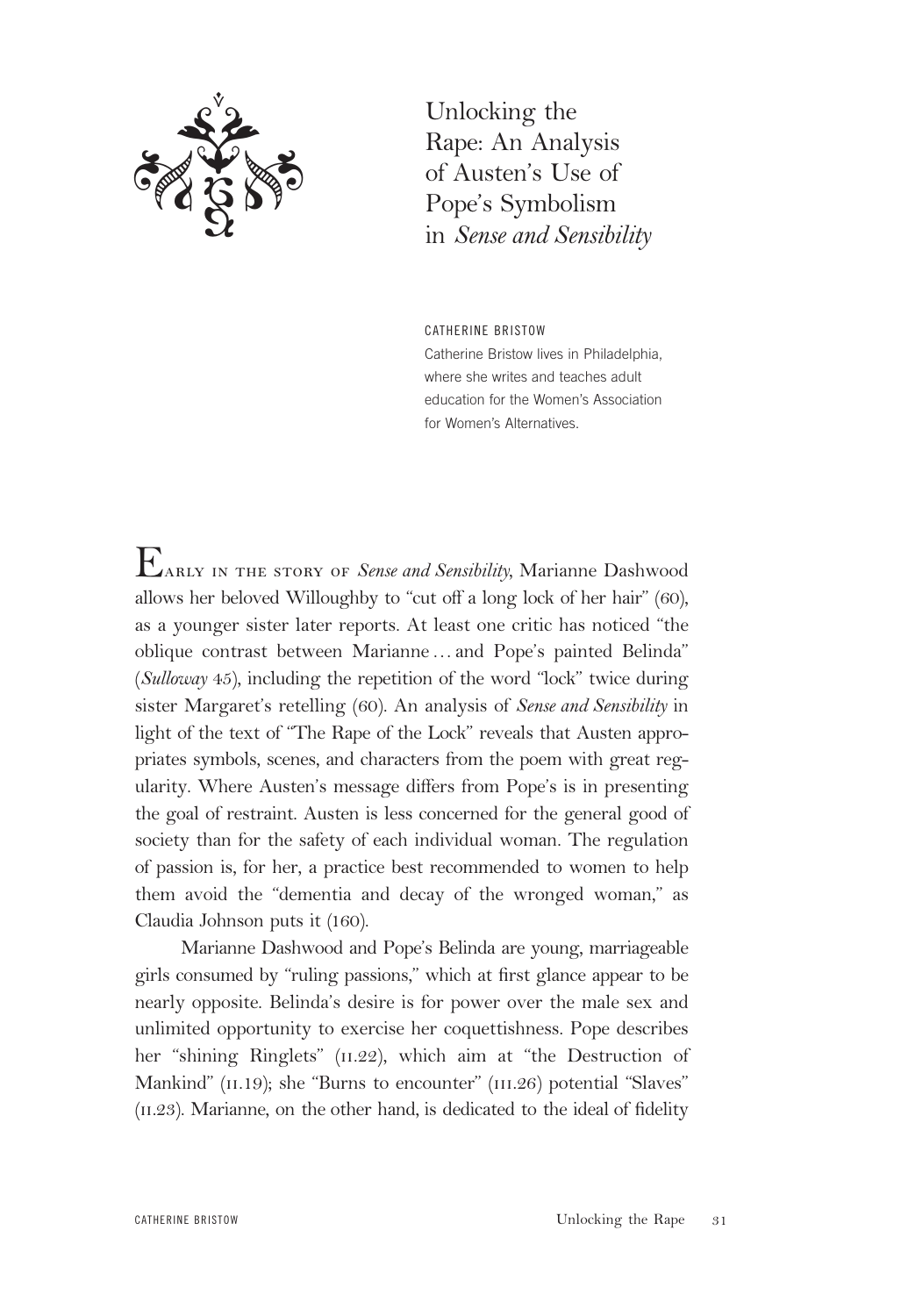to one perfect man. "'I require so much!'" she cries to her mother. "'His person and manners must ornament his goodness with every possible charm.'" (18). When Willoughby deserts Marianne, the author dryly comments that Marianne feels morally obliged to suffer insomnia (83).

It is of course not at all clear that Marianne's obsession is very different from Belinda's. Sulloway mentions that contemporary conduct books "informed women that the cult of sensibility was often a mask for selfishness" and characterizes Marianne herself as selfish (126-27). Certainly both heroines exhibit a tendency to become self-absorbed. Belinda spends twenty-eight-lines worth of attention on her own appearance in Canto i. Marianne, although described by Sir John as "'a monstrous pretty girl'" (108), scorns such ploys and coquettishness in general (she takes Sir John to task for his phrase "making a conquest"  $\lceil 45 \rceil$ ), but she is not above signaling her own self-absorption by persistent neglect of her appearance.

In her own way, Marianne is just as fond of power as Belinda she consistently avoids playing cards, for example, but the avoidance becomes a means of control in itself, by forcing her sister Elinor to perform Marianne's social duties for her. Marianne's addiction to fidelity has unexpectedly trapped her in the role of supplicator, unlike Belinda who sees herself as a combatant. Marianne follows her lover to London like a dog and insists she is "cruelly used; but not by Willoughby" (189). Belinda takes the more direct route of poking her suitor with a hairpin (Pope v.88).

Because the lock is given voluntarily in Austen's version, the "Screams of Horror" that Pope has Belinda utter (iii.156) are noticeably absent (although Marianne will reproduce them later in the story). Otherwise, details of the incident are much the same. There is an audience in both cases. Marianne's hair is "tumbled down her back" (60) just as Belinda's locks hang "behind" (Pope ii.20); one lock is taken after tea, one stolen after coffee; neither is taken on the first try, but only after repeated supplications (by Willoughby) or attempts (by the Baron).

Like Belinda, Marianne suffers a fall, a reduction in her power. Marianne receives full as much warning as Belinda receives from Ariel, but because there is "an Earthly Lover lurking at her Heart" (Pope III.144), Marianne pays her advisors no more attention than the sleeping Belinda does. Marianne is, in fact, in a "dream of felicity" (58)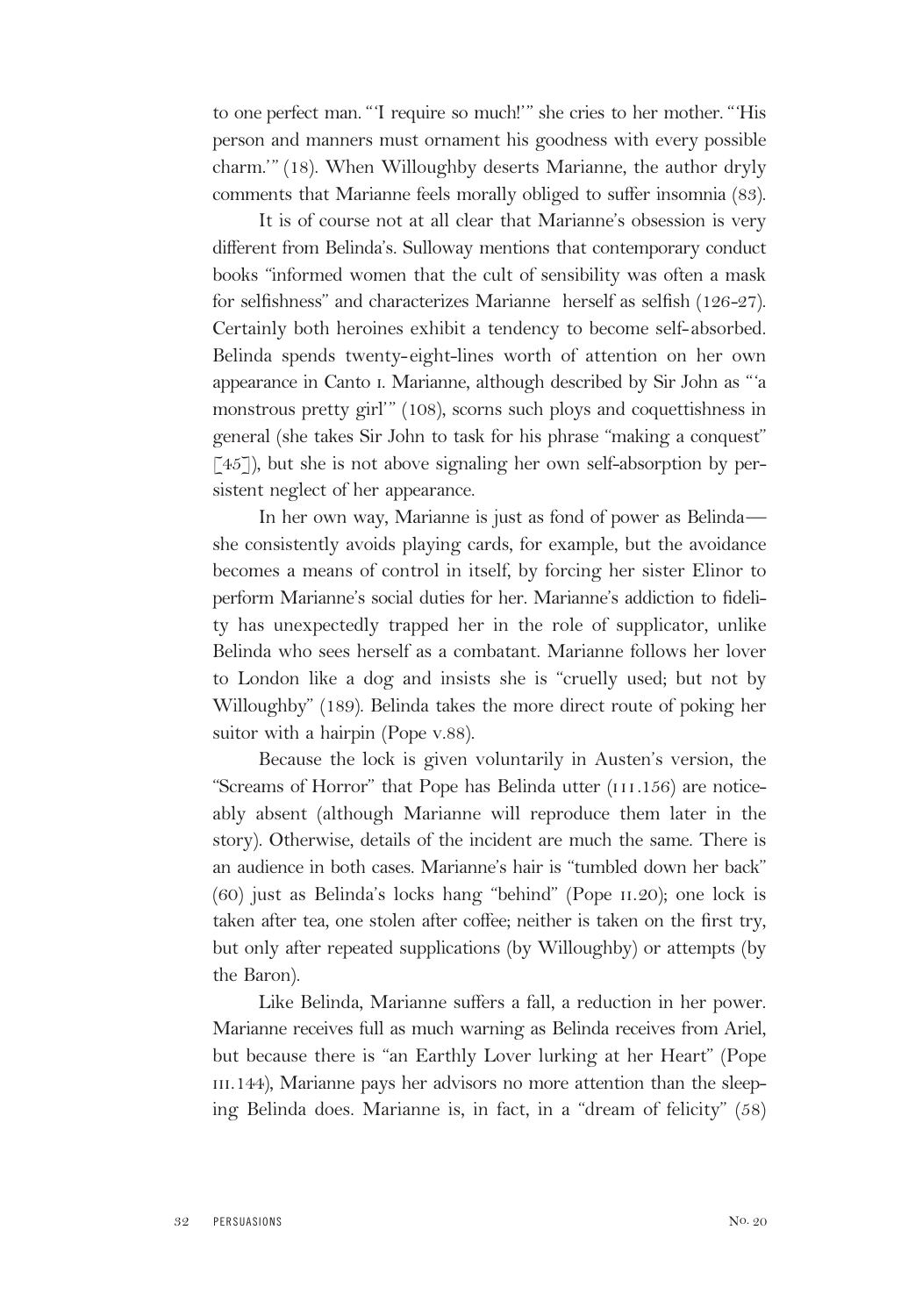when Willoughby wants to shower her with inappropriate presents and does not want "to awaken…to comprehend all the unhappy truths" (58) Elinor tells her.

Although Elinor is Ariel's chief counterpart in Austen's version, some of Willoughby's own actions function as warnings of his intent. His abrupt departure for London without making a formal proposal should warn Marianne that his love is suspect; instead she is eager to follow him and writes to him repeatedly without any reply. The situation is similar in "The Rape of the Lock" in Canto III, where Belinda's presentiment of defeat at cards spurs her on to win (and gloat), which causes the Baron to retaliate disastrously.

Long anticipated by the reader, Marianne finally descends into her own "Cave of Spleen"—in this case, Mrs. Jennings's spare bedroom. Belinda's screams are reproduced here when Austen states that Marianne has "almost screamed in agony" (182). The scream is precipitated by the return of Marianne's hair and letters. The insulting letter that accompanies the lock, assuring Marianne that her power is gone, is couched in the same polite and formal language as the Baron's refusal to return Belinda's hair. "'I have just had the honour of receiving your letter,'" writes Willoughby, and "'I obey your commands'" (183). The Baron claims that "it grieves me much" not to return the hair at Sir Plume's request (iv:130). Both replies, of course, refuse each heroine what she wants.

John Willoughby returns the lock at the instigation of another woman, just as the Baron is prompted to his action by Clarissa. Sophia Grey, Willoughby's fiancée, does much to "assist" her "Knight" (Pope III.129). Her way to "present the Spear" (Pope III.130) is to dictate the letter Willoughby sends to Marianne. "'I had only the credit of servilely copying such sentences as I was ashamed to put my name to'" (328), Willoughby confesses to Elinor. However, Sophia does force Willoughby to take the step that makes Marianne acknowledge reality in place of illusion. Though in Belinda's case it fails, Sophia eventually gives Marianne new wisdom about relationships and self-control.

Useful as Sophia may be as a *point d'appui* for Marianne's initiation into adulthood, it is Elinor who consistently protects and teaches Marianne, taking on roles filled in Pope's work by Ariel, Clarissa, Thalestris, and others. Elinor and Mrs. Jennings are reminiscent of Pope's "Two Handmaids" (IV:25), "differing far on Figure and in Face"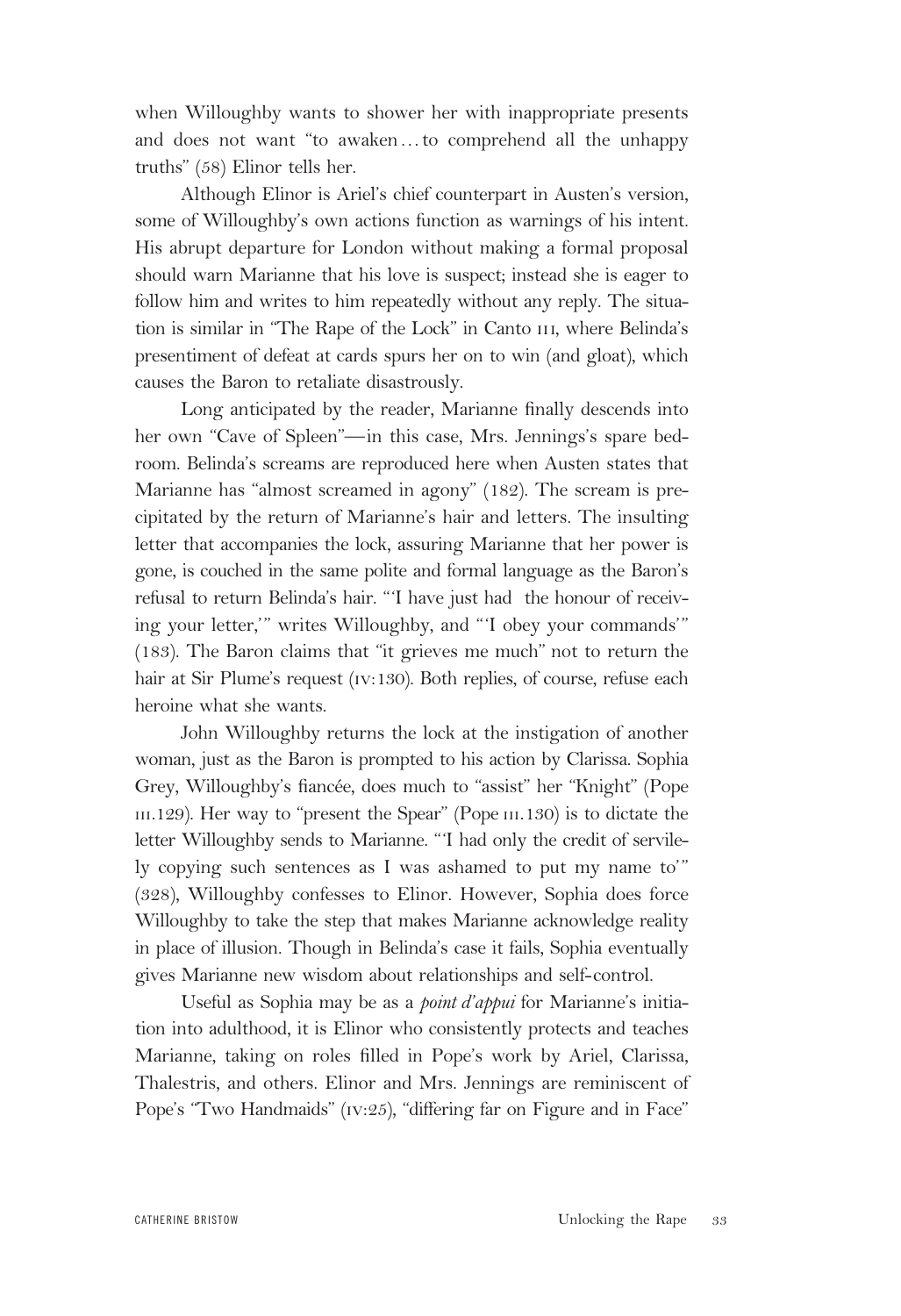(iv:26). Mrs. Jennings is an unshakably good-natured "ancient Maid" (iv:27), offering Constantia wine and dried cherries to the anguished Marianne, while Elinor, a year older than "Affectation" (iv:31), dispenses sound advice while supporting Marianne through a variety of swoons, fevers, and fits of hysterics.

Marianne begins her descent in a window seat, writing to Willoughby "before…the sun had gained any power over a cold gloomy morning in January" (180). She writes through "a continual flow of tears" and wakes Elinor with her "agitation and sobs," moving to "excessive affliction" and "frequent bursts of grief" in the space of two paragraphs. Her excesses recall Pope's description of the contents of the Goddess of Spleen's bag of passions, where eight manifestations of female emotion are listed in three lines (iv:84 -86).

When Marianne slides off her bed in a faint, she is caught and held by Elinor in much the same way Belinda is "sunk in Thalestris' Arms" (iv:89). Elinor's urgings resemble Thalestris's when she tells Marianne to let her enemies "'be cheated of their malignant triumph… by seeing how nobly the consciousness of your own innocence and good intentions supports your spirits'" (189). Unlike Thalestris's words, Elinor's speech does not aim at continuing the conflict, and since it discourages rather than reinforces Marianne's "ruling passion," Elinor is unfortunately ignored.

Marianne does not translate depression into anger as Belinda does; in fact, Austen's heroine remains "in Beauteous Grief" (Pope iv:143) for most of the rest of the novel until eventually her physical state responds to her emotional exhaustion. The hallucinatory psychological lines 40 to 54 in Canto iv of "The Rape of the Lock" become real for Marianne when she reaches the Palmers' Cleveland estate and slides into "a putrid fever" (330) as a result of her self-indulgence in abandoning all care of herself to obsess about Willoughby.

Marianne becomes more and more delusional, thinking her mother is with her, and unaware where she herself is. When Marianne does recover and return to society, however, it is not to further antagonize it but to resubmit herself to its rules—for reasons Austen makes clear.

Pope's sense of Belinda's duty in her particular station, as reflected in Clarissa's speech, is that she submit to what is really a physical attack (however mild) with "good Sense" (v:16) and "good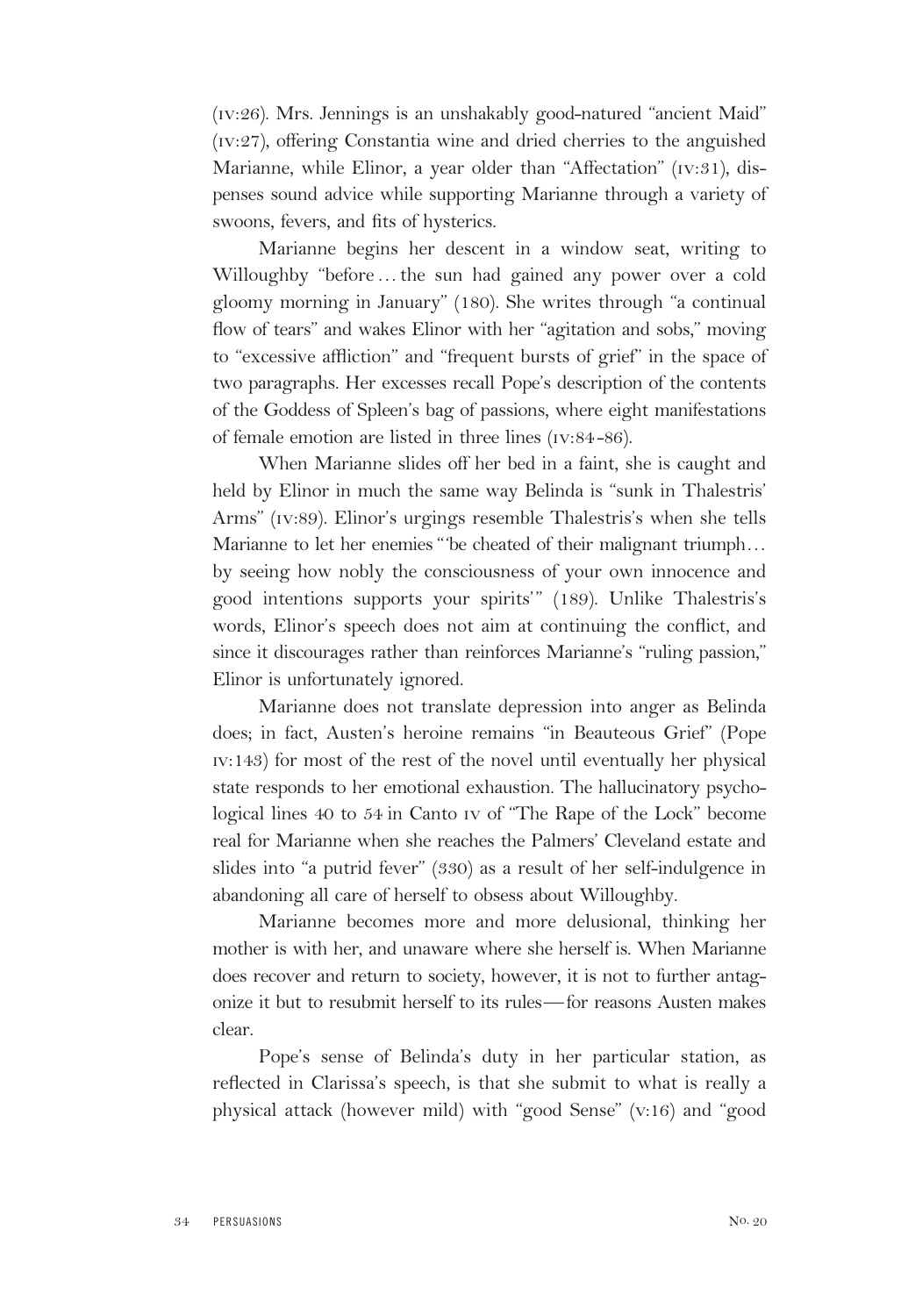Humour" (v:30). The fate Pope reserves for women who ignore his advice is that "she who scorns a Man, must die a Maid" (v:97). This is no doubt an unpleasant prospect for a woman who enjoys flirtation as much as Belinda does, and possibly the most psychologically convincing argument one could offer a coquette. Austen, however, sees the stakes as somewhat higher.

"One of the lessons of the book," writes LeRoy W. Smith of *Sense and Sensibility,* "is that for a woman to surrender even to normal heterosexual emotion may prove a fatal error" (72). Austen does not find the prospect of being an old maid quite as terrible as Pope seems to; Austen is more concerned with the fact that those who do not scorn men are just as apt to die as maids, often far more unpleasantly.

That Austen was aware of the convention of the dying Clarissalike penitent is apparent from a passage in *Emma*, where the narrator remarks that "Goldsmith tells us, that when lovely woman stoops to folly, she has nothing to do but die; and when she stoops to be disagreeable, it is equally recommended" (387).

Some of the characters in *Sense and Sensibility* seem to want Marianne to become a Clarissa figure—and these characters are almost all men. Colonel Brandon believes he will "see Marianne no more" (310), Sir John reports her dying, and Mrs. Jennings mourns "the early death of a girl so young" (313). Willoughby especially lets his imagination run away with him when he recalls his last sight of Marianne at a ball "'beautiful as an angel… Marianne's sweet face as white as death'" and feels that "'it was a comfort to me to imagine that I knew exactly how she would appear to those, who saw her last in this world'" (327).

But Marianne does not die. She lives to illustrate, in her postrecovery speeches, what Austen advises rather than death or complete submission to societal expectations.

Austen advocates the use of the mind for women's self-protection, as well as the exercise of good sense and humor Pope recommends. "'Had I died,—it would have been self-destruction,'" Marianne says. "'My illness…has given me leisure and calmness for serious recollection'" (345). Austen's expectations of women's intelligence differ from Pope's, who assumes it must be "disagreeable for women to have to puzzle out hard words" (78).

Much as Austen cautions against the loss of character, she does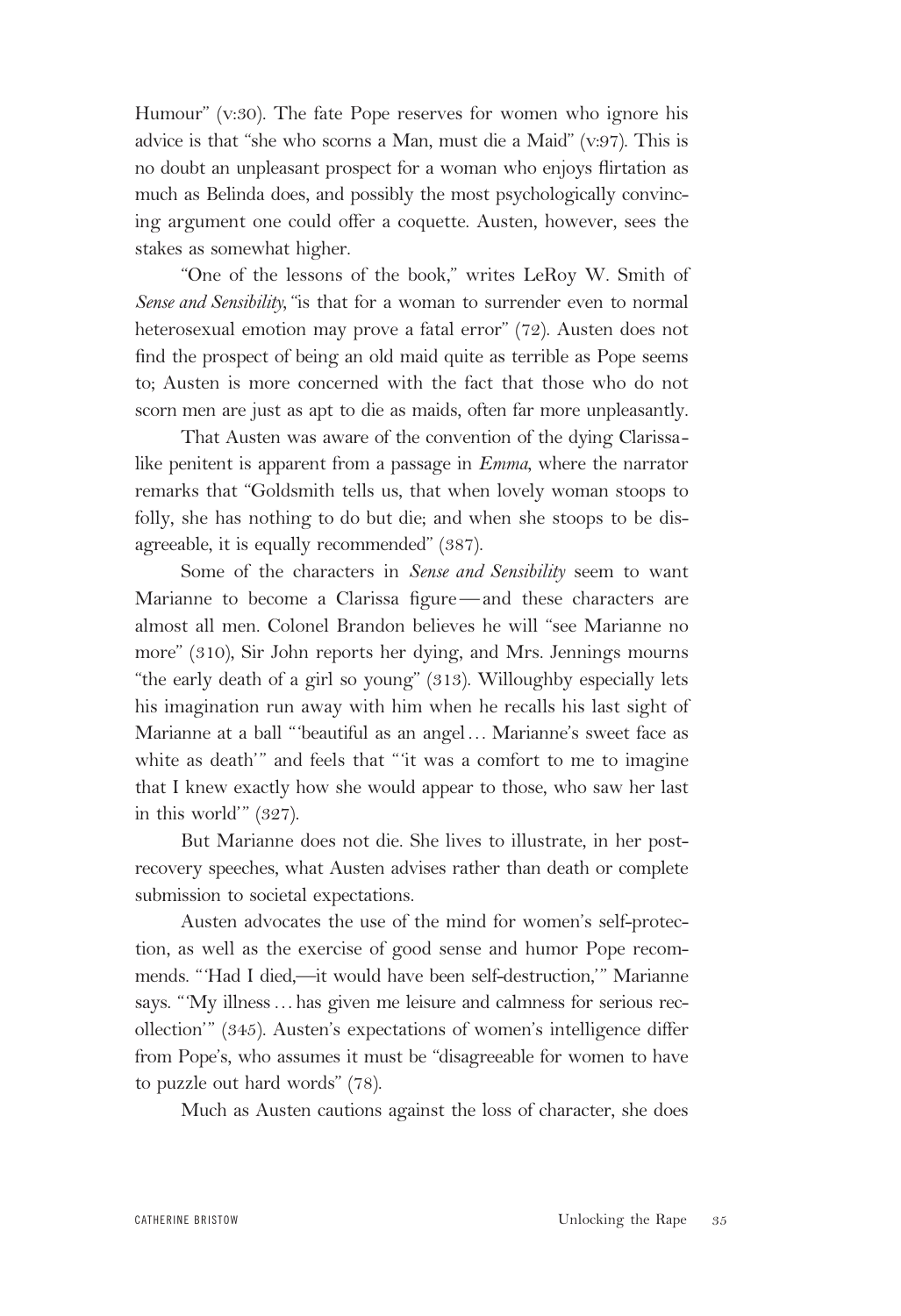not quite believe that death is necessary to "expiate" (Richardson 516), as Richard Lovelace calls it in *Clarissa,* immorality. Very few fallen women in Austen's novels do die. They are saved by last minute marriages, like Lydia Bennett, or sent to foreign countries like Mrs. Rushworth. Only one woman, Colonel Brandon's Eliza, actually dies, and she has also had an illegitimate child. This daughter, who has a child but is unmarried, is spared. Lydia Cipriani in her paper "The Wages of Sin" notes that for Victorian writers "some sort of salvation, limited and temporary as it was, was available to the young unmarried victim, but not to the adulterous wife" (15), and we may see Austen's attitude toward her heroines as an early indication of this tendency.

Austen admired Pope's work—she once remarked, "There has been one infallible Pope in the world"( *Letters* 26 October 1813), and attempted to write heroic couplets herself, informally (*Letters* 26 July 1809). She almost certainly made some of the references consciously. Whether or not all allusions to Pope are deliberate is impossible to say, but if Selden and Widdowson's definition is correct, Bloom's "Anxiety of Influence" is in full operation in *Sense and Sensibility.* As a "misreading" of Pope "to produce a new interpretation" (Selden and Widdowson 153), the novel succeeds. Austen must "deny paternity" not only for herself artistically, but for a whole group of people, in that she "denies" the patriarchal solution of death for the unpure female.

In *Sense and Sensibility,* Austen manages to use Pope's symbols to create the sense that while society's rules may not have changed since 1717, options for women have. Women need not choose between blind conformity to society and blind allegiance to emotion, but may use their intelligence and willpower to seek both happiness and safety.